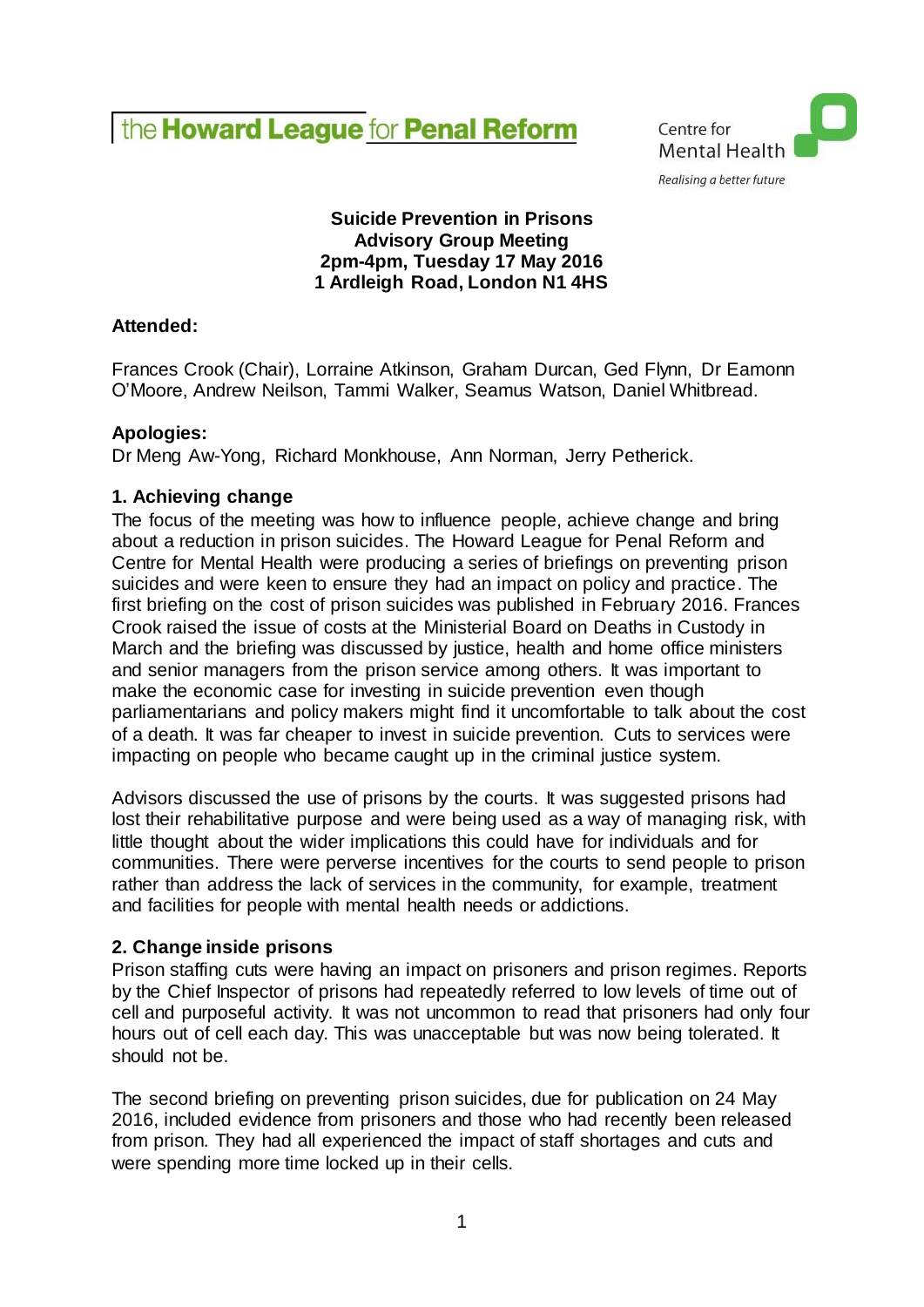There was a discussion about the contribution that governing governors could make, given the changes announced in the Queen's speech. Governors had an impact on the culture of prisons, which could be positive or negative. A negative culture created a stressed system and a challenging environment. New psychoactive substances (NPS) were a big issue in prisons but not the only issue. Commissioning additional health services would do little to prevent suicide and self-injury if prisons continued to be understaffed and overcrowded.

A whole prison approach was needed in order to prevent prison suicide. The Irish Red Cross had developed a programme which applied a community health programme to a prison setting [https://www.redcross.ie/news-and-events/ireland-is](https://www.redcross.ie/news-and-events/ireland-is-world-leader-in-prison-health/)[world-leader-in-prison-health/.](https://www.redcross.ie/news-and-events/ireland-is-world-leader-in-prison-health/) Prisoners had been trained by the Irish Red Cross to run health projects to meet the needs and vulnerabilities of prisoners.

The role of volunteers in prison was discussed. Giving prison governors greater autonomy might provide opportunities for prisoners to be volunteers such as Listeners or befrienders. It also cost little.

#### **3. Changes in sentencing and remands to prison**

Advisors discussed sentencing and the role of the judiciary. Prisons minister Dominic Raab had recently held a roundtable event on sentencing. The Howard League had attended. The Law Commission had proposed increasing the sentencing powers of magistrates from 6 months to 12 months in a scoping report in 2015. Lord Levenson's review of criminal proceedings had focused on efficiency.

It was suggested it would help to reduce the number of people inappropriately sent to prison if magistrates lost their powers to send people to custody. It was important to persuade sentencers and the wider public that there were alternatives to prison custody which were safe and were better for the individual and the community. Problem solving courts and the use of the mental health treatment order requirement were mentioned as examples of positive practice in keeping people out of prison. Prison was the most expensive and least effective option.

Milton Keynes had established a liaison and diversion scheme. Magistrates in Milton Keynes were making different choices as they were aware of alternatives to prison for people with mental health problems.

There was a discussion about the management of risk. Public protection was the main driver and organisations such as the Parole Board had become more risk averse.

People with mental health problems needed to have an appropriate, timely and effective assessment of their needs. Many problems could be addressed in the community and people needed robust care pathways. Sending damaged people to prison, which was a damaged setting, was not helpful and did not address their needs. It could exacerbate their problems. There was a need for collaboration at a local level to prevent people being sent to prison.

Thresholds for mental health interventions were sometimes high and some people were sub-threshold for mental health services as they were not problematic enough,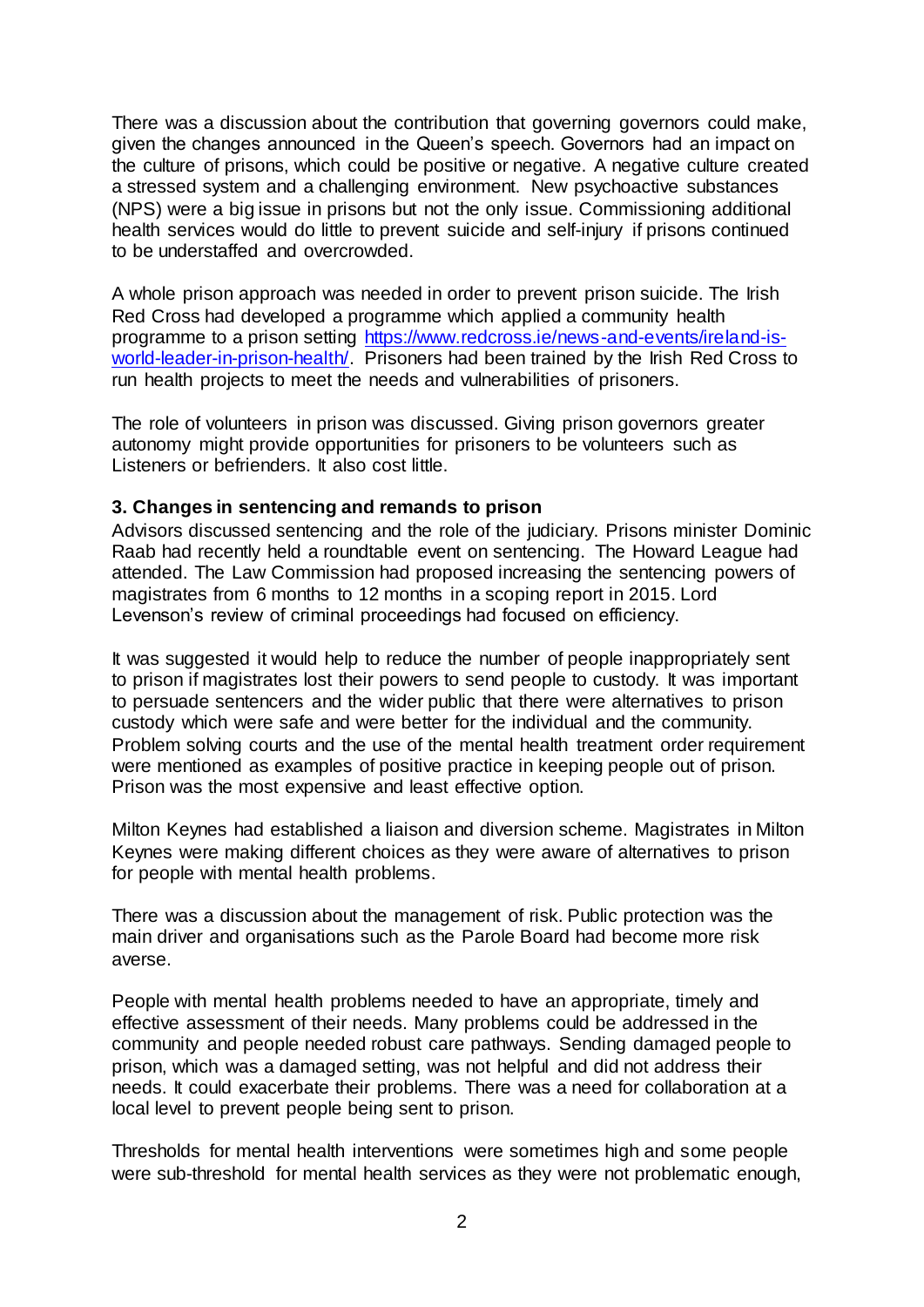despite having multiple and complex needs. Costs related to individuals with multiple and complex needs were high and borne by a range of services but there were poor outcomes as services only addressed one issue and did not see the bigger picture.

#### **4. The police as innovators for change**

Advisors discussed the role the police could play in bringing about change. West Midlands Police had established the West Midlands violence prevention alliance [http://violencepreventionalliance.org/,](http://violencepreventionalliance.org/) an early intervention programme aimed at preventing individuals from developing a propensity for violence.

In some areas of the country the police and PCCs were working with other organisations, such as local authorities and health and wellbeing boards, to bring people together to solve problems. The police were increasingly dealing with people who had been failed by other services and they were the service of last resort. As a result of dealing with complex and multiple problems on a daily basis, the police were innovating to resolve issues.

The changes to the probation service were discussed. There was concern that the changes introduced as a result of TR, including the split between the National Probation Service and the community rehabilitation companies, had created glass walls between the two services. The new system was not set up to encourage innovation as the tasks undertaken by each service were prescribed. The CRCs were also private for profit companies.

There had been no randomised control trials in the criminal justice system and it was not possible to provide evidence that court diversion and restorative justice schemes had better outcomes than a court trial. However the work undertaken by West Midlands Police suggested slightly better outcomes when court was avoided.

# **5. Addressing the mental health needs of men**

The importance of addressing men's health needs was discussed. Self-esteem was an important issue for men. Young men needed status. If avenues for achieving status legitimately were blocked, they would find it another way. Rates of suicide among young men were high. Rugby League had an initiative called *State of Mind* <http://rugbyleague.stateofmindsport.org/> which targeted men who played rugby at professional and amateur level. The challenge was translating what works in the community into a prison environment.

# **6. Creating a healthy prison environment**

Advisors discussed the importance of a healthy prison environment. This did not mean a prison that had a health service in it. All services in prisons should promote well-being. An example of a whole prison approach was an enabling environment (EE) or a PIPE (psychologically informed and planned environment). PIPEs had high levels of trained staff. There were difficulties in translating and implementing an enabling environment into a challenged prison environment.

Training for staff was discussed. Prison staff needed to be trauma aware and trauma informed. Prisoners and staff were all affected by a self-inflicted death of a prisoner.